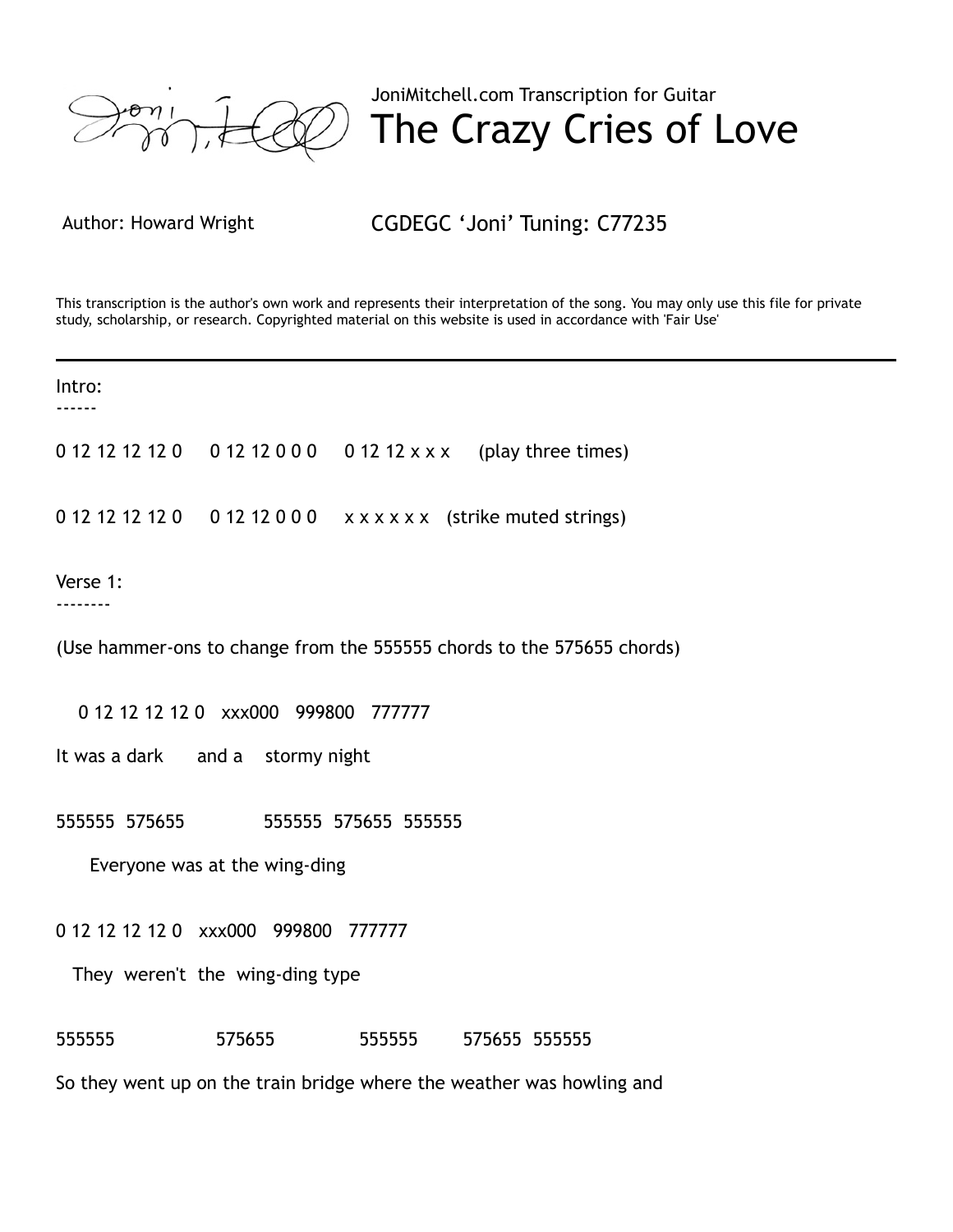5555xx 777777 999800 990000 5555xx 777777 999800 990000

Oh, oh, my my when that train comes rolling by

Chorus:

-------

555555 777777

No paper thin walls, no folks above no one else can hear

0 12 12 12 12 0 0 12 12 0 0 0 0 0 12 12 x x x 0 12 12 12 12 0 0 0 12 12 0 0 0

The crazy cries of love

(All verses and choruses use the same chords, except for the final chorus)

Verse 2: --------

They were laughing, they were dancing in the rain They knew their love was a strong one When they heard the far off whistle of a train They were hoping it was going to be a long one Cuz oh, oh, my my When that train comes rolling by

Chorus:

-------

No paper thin walls, no folks above No one else can hear The crazy cries of love

Middle 8:

---------

555555 575655 555555

In the back booth of an all night cafe

575655 555555 777777 999800 990000

Two dripping raincoats are hanging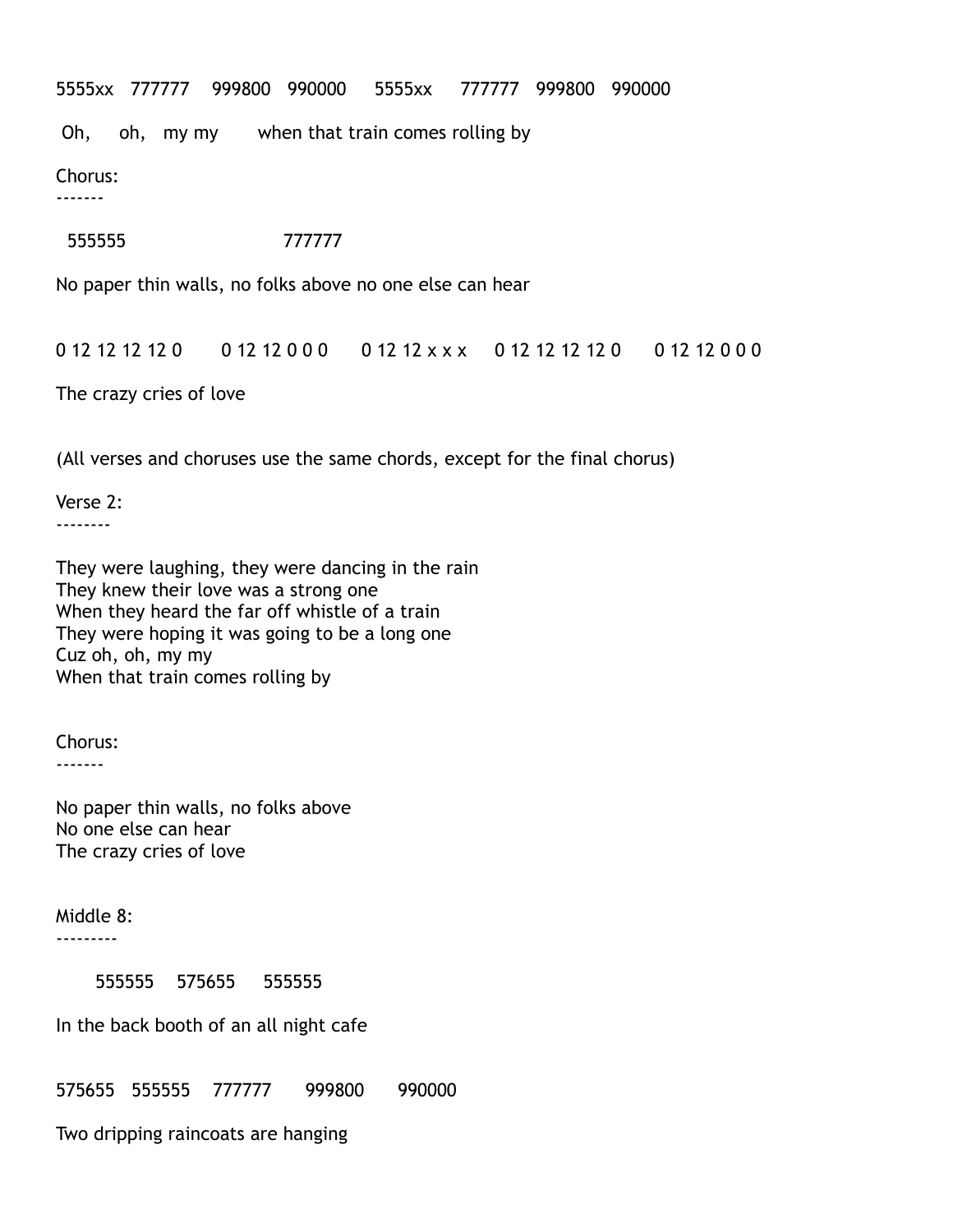555555 575655 555555 575655 555555

Outside in the weather

777777 999800

The shade on the streetlight is clanging

990000 555555 777777 999800

And they smile ear to ear and eye to eye

10 10 10 10 x x

Ice cream is melting on a piece of pie and

555555 777777 0 12 12 12 12 0 0 12 12 0 0 0 0 12 12 x x x

Oh, my my, no one else can hear the cries of love

0 12 12 12 12 0 0 12 12 0 0 0

Verse 3:

--------

Every kiss was sweet and strong Every touch was totally tandem As the train come a-rumbling along They sang a lover's song of wild abandon And oh, oh, my my When that train comes rolling by

Final Chorus: -------------

 555555 777777 No paper thin walls, no folks above, no one else can hear